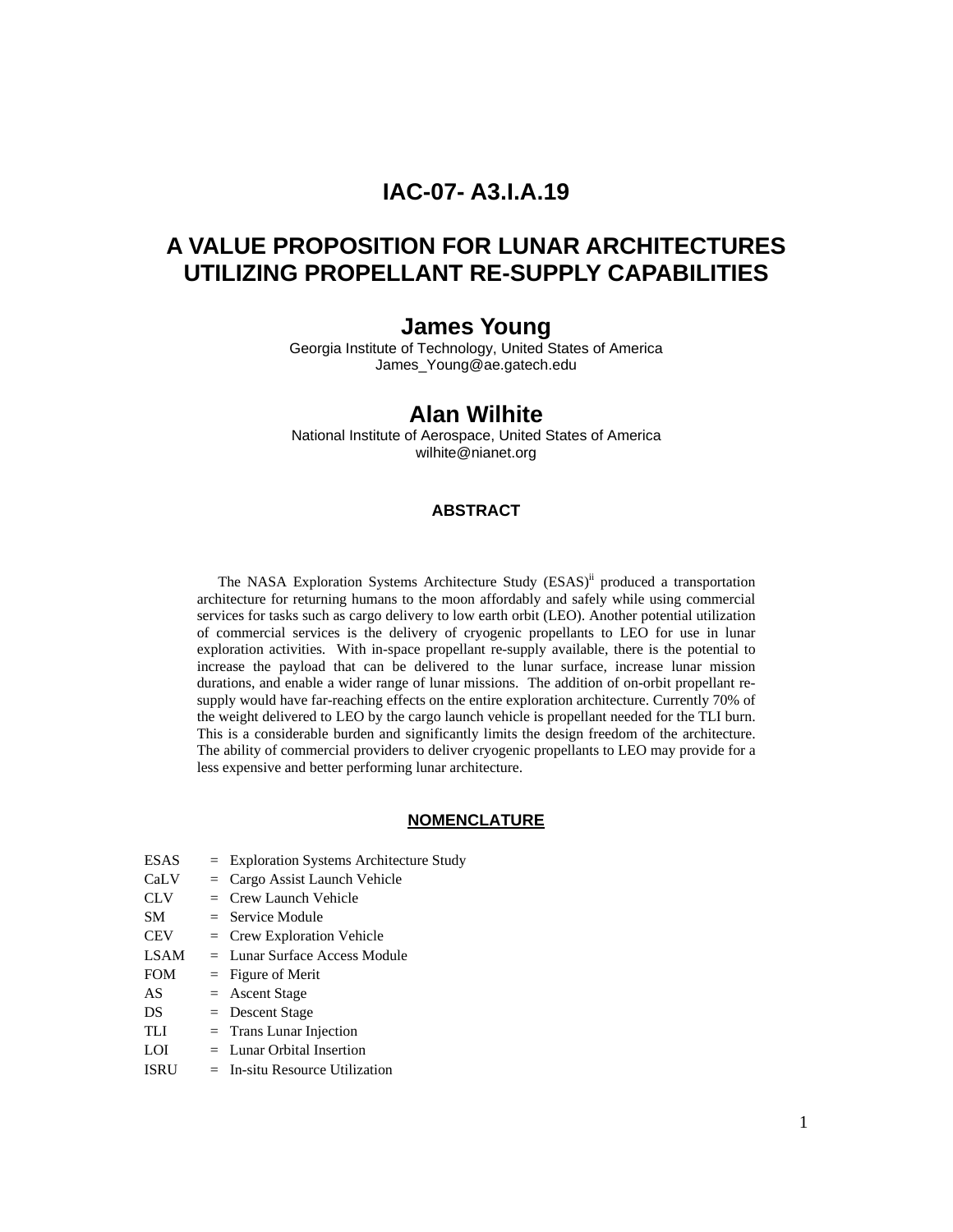| <b>ZBO</b> | $=$ Zero-boil-off                  |
|------------|------------------------------------|
| MLI        | $=$ Multi-layer Insulation         |
| <b>STS</b> | $=$ Space Transportation System    |
| <b>LCC</b> | $=$ Life Cycle Cost                |
| <b>LOM</b> | $\equiv$ Loss of Mission           |
|            | NAFCOM = NASA Air Force Cost Model |
| CER.       | $=$ Cost Estimating Relationships  |

### **INTRODUCTION**

In 2004, President Bush addressed the nation and presented the NASA plan to further space exploration. The vision for space exploration included the completion of the International Space Station, the retirement of the Space Shuttle, the development of a crew exploration vehicle, and the return of humans to the moon by no later than 2020. The Exploration Systems Architecture Study (ESAS) team was established to develop the baseline architecture that NASA would use to return humans to the moon. The architecture focused on the development of two new shuttle-derived launch vehicles.

The first vehicle, called the Cargo Launch vehicle (CaLV), delivers the Earth Departure Stage (EDS) and Lunar Surface Access Module (LSAM). The second vehicle, called CLV, delivers the new CEV and Earth Return Service Module. A depiction of the architecture ConOps is provided in Figure 1.



Figure 1: ESAS Baseline Architecture<sup>1</sup>

In this architecture, crew and cargo elements rendezvous in LEO. The EDS performs the TLI maneuver and then is expended. The descent stage of the lander performs the LOI maneuver. Once the crew transfer from the CEV to the LSAM, the LSAM detaches from the CEV and lands on the lunar surface. After the mission is complete, the LSAM separates, leaving the descent stage on the surface. The crew docks with the CEV and the service module performs the TEI. The CEV finally re-enters the Earth's atmosphere and performs a land based landing. Although some modification have been made to the original architecture, but this study will ignore these changes for now and focus on the original baseline architecture.

#### Architecture Concerns

The baseline architecture was designed over a three month period using concept level design tools. These tools limit the scope and fidelity of the analysis that can be completed, but allows a larger number of designs to be considered. Additional analysis has shown that there are some concerns with the baseline architecture, which may be difficult to overcome with the current design.

#### Multiple Launch Solution

The two launch solution introduces a new scheduling constraint into the architecture design. In this case, two vehicles must be launched within a relatively short period of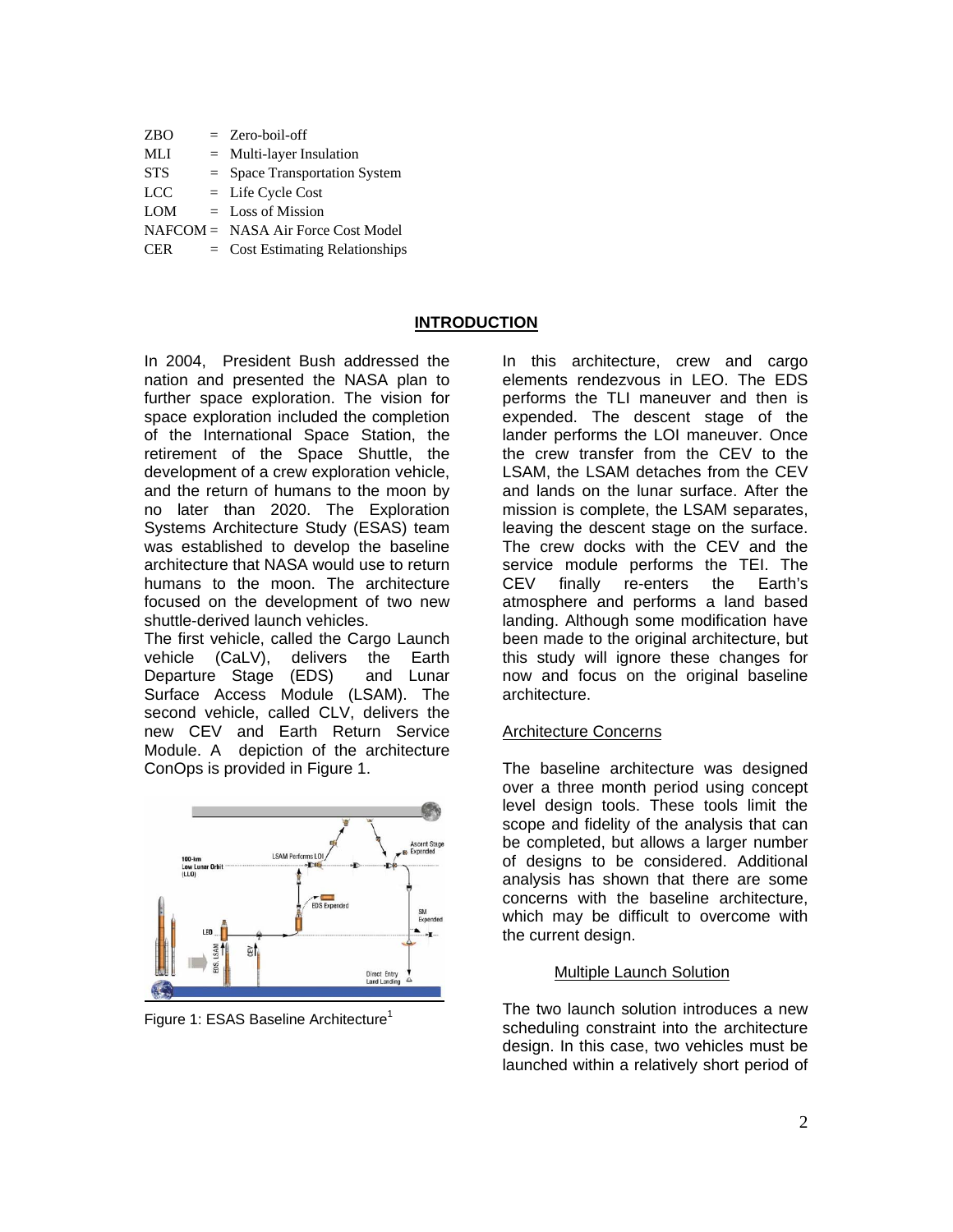time. The EDS and LSAM are delivered to LEO in advance of the CEV. The EDS and LSAM will experience a degree of propellant boil-off during this wait time. A specific amount of margin is built into the architecture to handle this loss of propellant. There is, however, a chance that some level of delay will prevent the CLV from launching within this margin. If this occurs, the EDS and LSAM will not have sufficient fuel to complete the mission. This would result in the complete loss of the mission and associated hardware. If the propellant lost to boil-off could be provided after the launch of the CLV, then a significant improvement in mission success and life cycle cost could be achieved.

## Mass Growth

It is difficult to accurately predict the final mass of a new launch system during the conceptual design phase. The common design practice is to add a growth margin to the initial mass estimation in an attempt to account for the errors in the initial estimate. The typical growth margin used in the conceptual design phase is around 15%, while the average mass growth for space vehicles is around  $25\%^2$  and was over 50% on the Apollo lunar lander. If these trends continue, then it is likely that the architecture will experience significant growth. This is a serious concern, especially for the cargo launch vehicle, which is already pushing the physical limitations of the current assembly facilities. With this physical limitation in place, any growth of the CaLV or LSAM would result in a decrease in the payload capability of the architecture and could result in an infeasible design.

The majority of the weight delivery to LEO is in-space propellant (approximately 70% of the total payload). If this requirement can be reduced, then the growth of the architecture elements can be met with the baseline design. Propellant re-fueling offers the ability of decrease the amount of propellant that must be delivered by the launch vehicles.

## **Extensibility**

The current lunar architecture is designed to be extensible for future exploration missions, including a human Mars mission. A series of CaLV launches is used to deliver the needed cargo and propellant to LEO. The ESAS's baseline human Mars mission calls for the launch of six CaLVs. The launch cost alone could exceed \$5B per mission and still requires the development of a nuclear propulsion system. The EDS could be used to perform the Mars transfer maneuver and can deliver up to 300,000lbs of payload. The ability to utilize the EDS would greatly reduce the number of CaLV launches required and eliminate the need for the development of a new propulsion system.

The ability to use propellant re-fueling provides additional design freedom to the design of the architecture. The development and implementation of this capability could provide an increase in mission success, lower the overall LCC, move the design away from the infeasible design space, and provide a more affordable and sustainable long term exploration architecture. However, this development comes at the cost of additional technology risk and requires dependency on an outside source to consistently deliver propellant to LEO.

## Propellant Re-Fueling

The concept of in-space propellant resupply has been around since the 1960's, when the Air Force began investigating how its aircraft re-fueling techniques could be applied to in-space operations<sup>3</sup>. In this case, the propellant required for in-space operations is delivered to LEO or some other destination. It is stored in an orbiting propellant depot instead of being transferred by a large tanker aircraft. The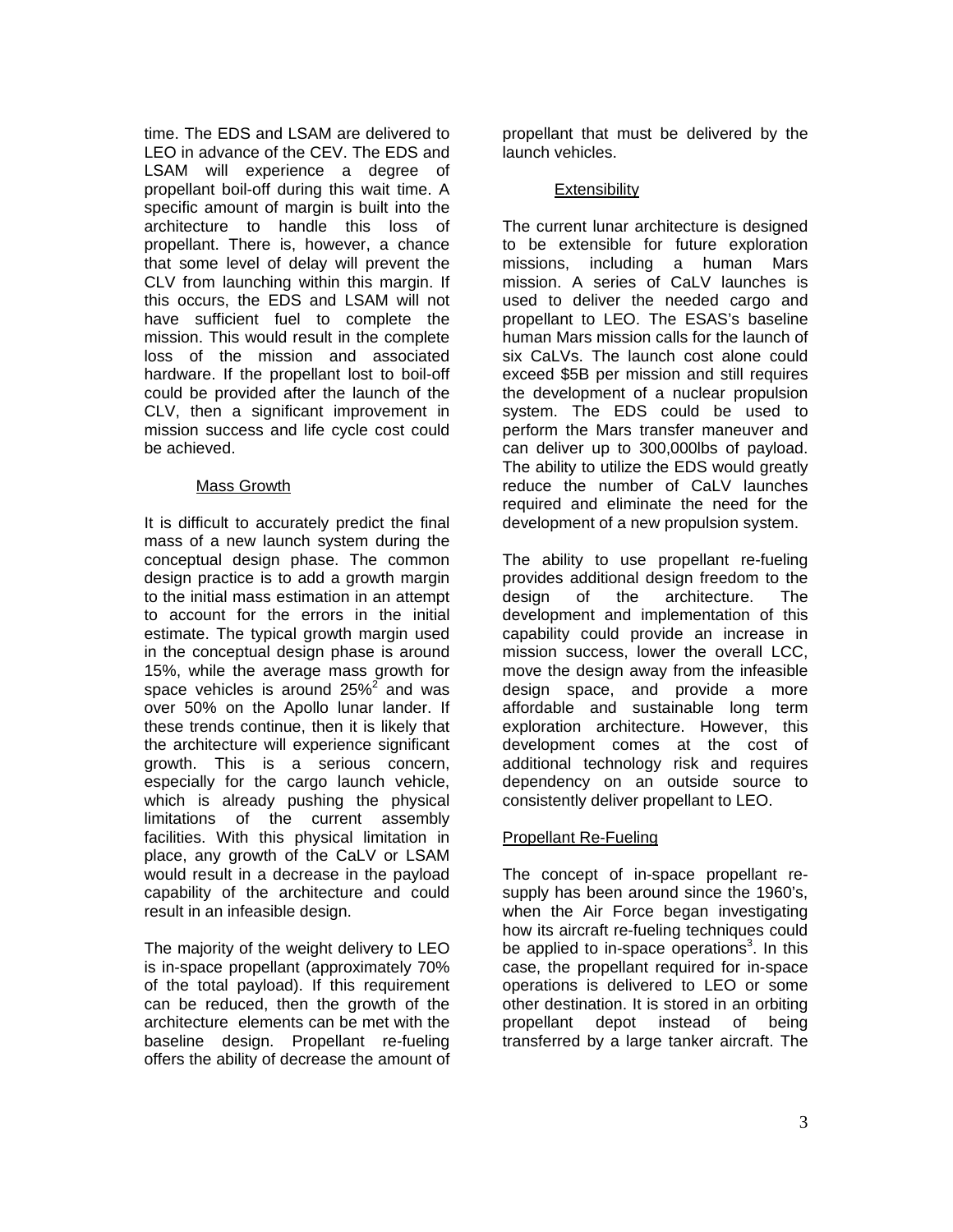propellant can then be transferred to any of the in-space vehicles.

#### Project Description

The work presented in this paper will outline the use of propellant re-fueling capabilities and how it affects the design of the current NASA baseline lunar architecture. The study focuses on the following key areas:

- 1. How can this capability best be applied to the lunar architecture?
- 2. How does the best architecture design change when different weighting scenarios are considered?
- 3. How does uncertainty in the underlining assumptions affect the best design?
- 4. What is the propellant delivery cost required to make this capability a viable option?

This paper will outline the work done to address these questions and provide results to answer all but Question #3. This work is ongoing and will be addressed at a later date.

#### **Re-fueling Design Space Simulation**

The simulation environment was developed to help automate the study of propellant re-fueling and its impact on the lunar architecture. An initial investigation of the problem established nine categories that, when combined with propellant refueling, could greatly impact the design of the architecture. These categories, along with the individual design choices, are provided in Figure 2. The design space does not include any specific configuration changes to the baseline design, except that the AS engine is allowed to vary between the four propellant combinations still being considered. It is assumed that the majority of the baseline architecture is fixed, and only changes that are specifically altered by re-fueling are considered. This allows for a more valuable comparison to be made between the baseline architecture and various refueling trade studies. The simulation can be run for almost any combination of these variables. While all combinations of the different input variables are not compatible, there is still more than 10,000 different designs that can be created. This is a very large set of data and would be difficult, if not impossible, to fully explore if each design had to be calculated manually.

| <b>Re-fueled Element</b>         | <b>EDS</b>       | <b>LSAM AS</b>            | <b>LSAM DS</b>                               | CLV 2 <sup>nd</sup> Stage | <b>SM</b>   |
|----------------------------------|------------------|---------------------------|----------------------------------------------|---------------------------|-------------|
| Propellant<br><b>Transferred</b> | LOX              | LH <sub>2</sub>           | LOX/LH2                                      | LOX/CH4                   | LOX/LH2/CH4 |
| <b>LSAM Ascent</b><br>Propellant | $LOX/LH2$ (pump) | LOX/LH2 (pressure)        | LOX/CH4                                      | Hypergols                 |             |
| <b>Boil-off Mitigation</b>       | MLI.             | Cryo-Cooler/MLI           | * Considered on EDS, LSAM<br>DS, and LSAM AS |                           |             |
| <b>LOI Burn Element</b>          | <b>EDS</b>       | <b>LSAM DS</b>            | CLV 2 <sup>nd</sup> Stage                    |                           |             |
| <b>TLI Burn Element</b>          | <b>EDS</b>       | CLV 2 <sup>nd</sup> Stage |                                              |                           |             |
| <b>LEO Orbit Stay</b>            | 15 days          | 95 days                   |                                              |                           |             |
| Re-fuel Boil-off<br>Propellant   | Yes              | No                        |                                              |                           |             |
| <b>Propellant Transfer</b>       | <b>LEO</b> Depot | LLO Depot                 | Direct Transfer                              |                           |             |

Figure 2: Trade Study Morphological Matrix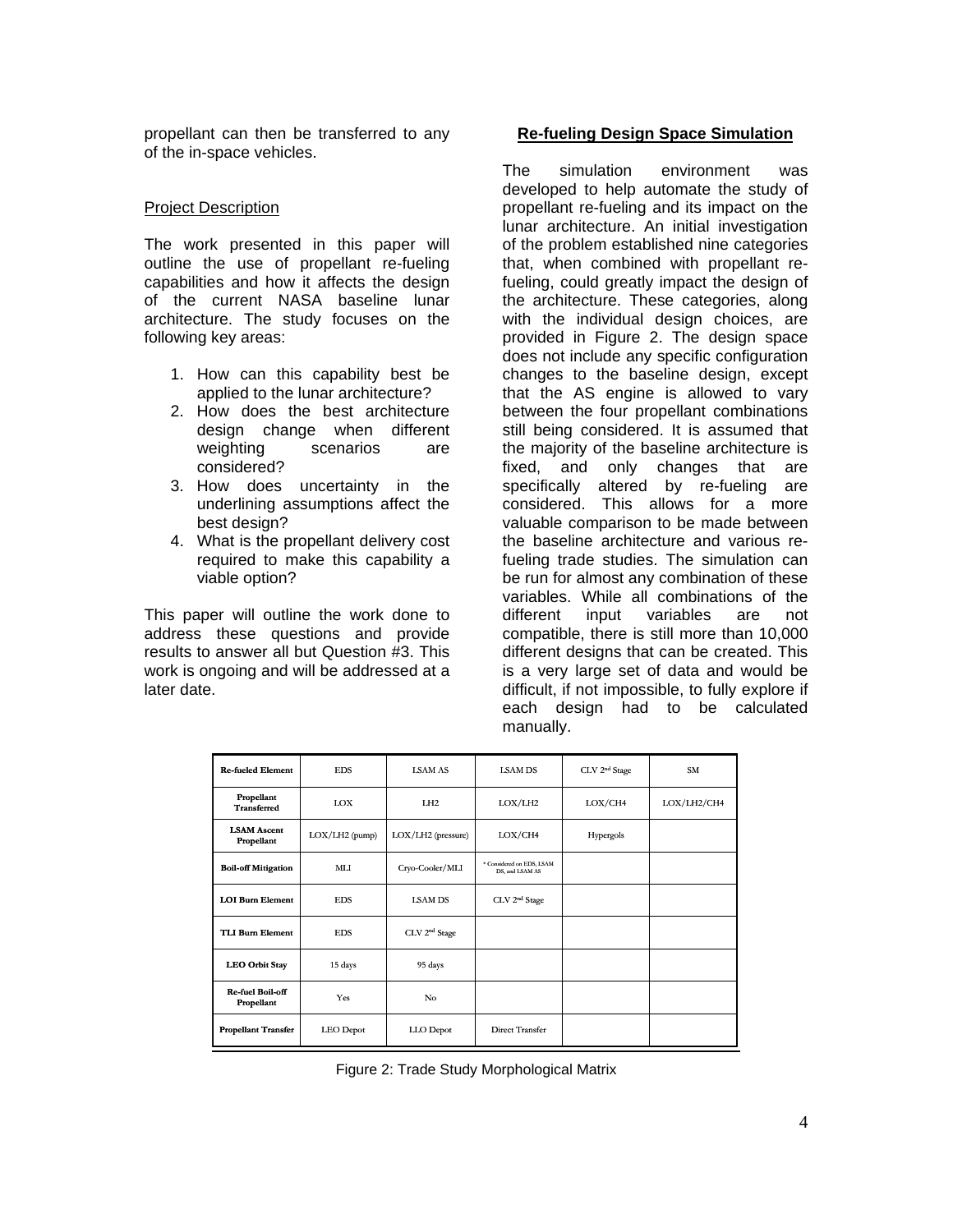#### Design Space Scenarios

The design space can be further broken down into five re-fueling scenarios; these are provided in Figure 3. Within each scenario, the different combination of design variables can be investigated. The baseline case requires no re-fueling and represents the baseline concept of operations. In this case, only a subset of the design variables are considered. Case 1 increases the payload capability of the architecture by increasing the propellant burned during the second stage ascent. Case 2 decreases the amount of TLI propellant that is carried to LEO and replaces it with additional mission payload. Case 3 decreases the amount of TLI propellant that is carried to LEO. This reduced payload requirement allows the vehicle to greatly reduce its overall size. Case 4 provides the propellant that is lost to boil-off while the EDS waits for the crew to be delivered. This case eliminates the LOM that can occur from a long term delay of the CLV, it can be applied to any of the other 4 cases. Cases one through four all require the use of propellant refueling. A range of propellant quantities will be considered for each case.

#### Simulation Environment

The lunar architecture propellant re-fueling simulation environment was developed using the ModelCenter<sup>4</sup> integration frame work developed by Phoenix Integration. ModelCenter is a commercially available software that provides a user-friendly architecture for passing information between different analysis models. In this case, the models have been developed using Excel©, but any software application could have been used. The simulation environment is broken down into six analysis modules which analyze the architecture elements and calculate each of the Figures of Merit (FOM) used to compare the different architecture designs. The environment is controlled by the "controller module", which is able to pass on the inputs for each design to the individual modules. The controller can be set up to automate the analysis of any number of cases, including the storage of the desired output information. The simulation of each design takes approximately seven seconds to compute, including the 10,000 Monte Carlo runs that are performed in three of the models.



Figure 3: Low Earth Orbit Re-fueling Scenarios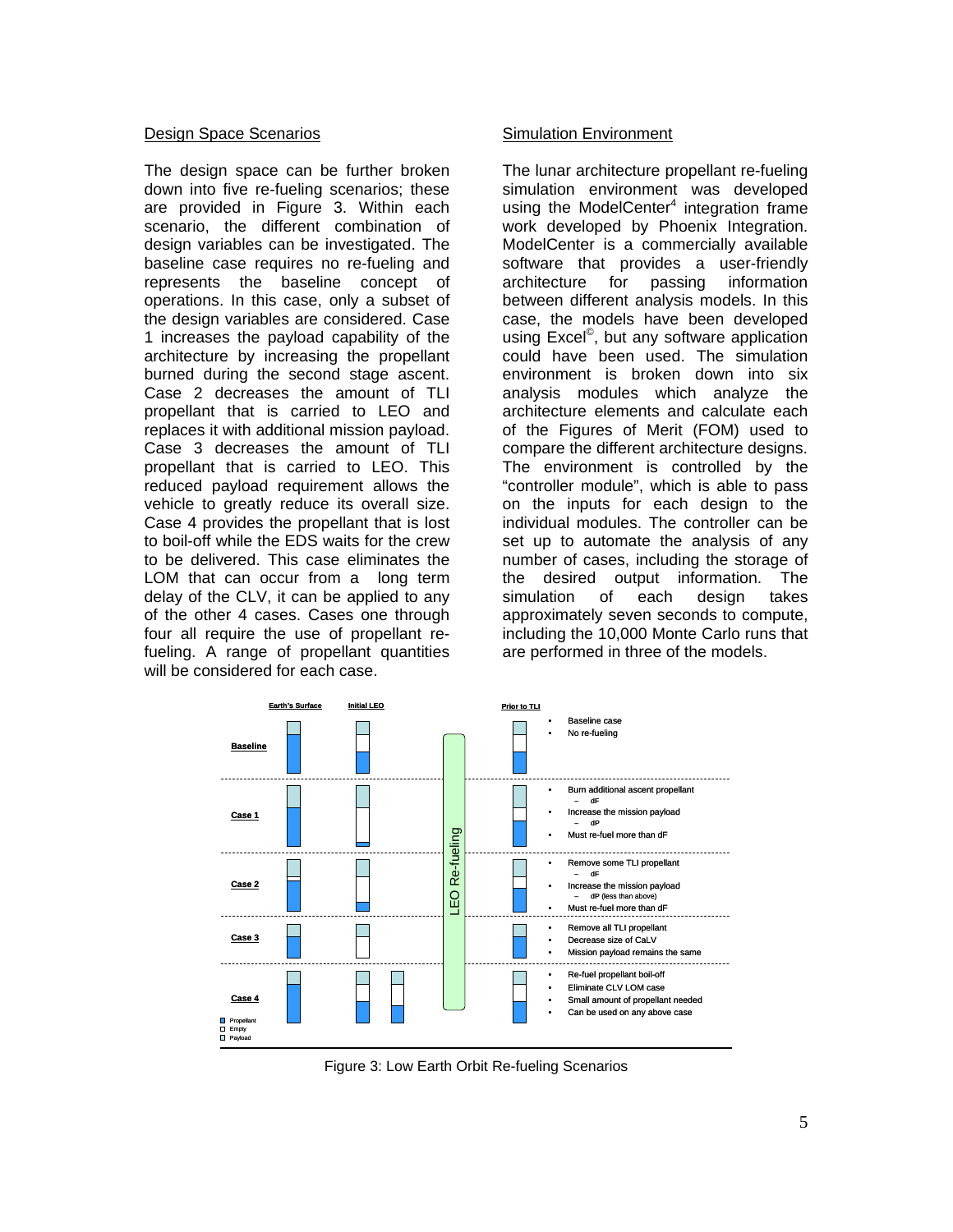## **Design Space Evaluation Method**

A Multi-Attributed Decision Making (MADM) technique is used to rank the effectiveness of each combination of design variables. This technique allows a set of criteria to be used to evaluate the different design options. The implementation of this technique can lead to a more optimal design selection than is possible when only a single criterion is considered. The requirements for this technique are a set of decision making criteria, the relative importance of each criteria (weighting), and how well each design scores for each criteria.

A set of five selection criteria are included in this evaluation. A description of each is provided below. These are the same criteria used for the selection of the baseline architecture.

- Safety and Mission Success Overall loss of mission p(LOM)
- Effectiveness Lunar surface payload capability
- Extensibility LEO payload capability
- Programmatic Risk Technology development risk
- Affordability Life cycle cost

A set of eight weighting criteria will be considered in this decision making process. The different scenarios are provided in Table I. The first five scenarios examine each of the criteria individually. The sixth considers them to be of equal importance. The seventh considers the two most important criteria (LCC and LOM) while the final is a NASA-type weighting, where all five criteria are considered.

A value function is used to translate the results from the simulation into a normalized score for each criteria. These scores are linearly normalized between zero and one, where the best result is a one and the worst is a zero. The only exception is that an exponential function is used for the life cycle cost, which allows a penalty to be applied to designs that greatly exceed the current budget.

| FOM <sub>1</sub> | FOM 2 | FOM <sub>3</sub> | FOM 4 | FOM <sub>5</sub> |
|------------------|-------|------------------|-------|------------------|
| 1                |       |                  |       |                  |
| 0                |       |                  |       |                  |
| 0                |       |                  |       | U                |
| 0                | 0     | 0                |       |                  |
| 0                | 0     | 0                |       |                  |
| 0.2              | 0.2   | 0.2              | 0.2   | 0.2              |
| 0.5              |       | 0                |       | 0.5              |
| 0.35             | 0.15  | 0.1              | 0.05  | 0.35             |

Table I : Weighting Scenarios

This technique provides a ranking of each different design based on the weighting scenario of interest. Since the selection of a weighting scenario is somewhat arbitrary, it is important to select a design that performs well across multiple weightings and not just a single one. The methods for ranking the design will be used to determine what is the best way to apply re-fueling to the lunar architecture and to understand how this selection reacts to changes in the propellant delivery cost.

#### **Effects of Uncertainty**

There are two types of uncertainty that will be investigated in this work. The first is the cost of delivering propellant to the architecture elements in LEO. Since this capability has never been developed or put into practice, it will be important to understand how the use of this capability changes as a function of the delivery cost. It is of specific interest to determine what is the maximum price that can be charged per pound of propellant while Still considering the propellant re-fueling scenario as a top design. The second type of uncertainty that will be considered will investigate how changes to the input assumptions affect which design choices are indicated as a best ranked design. An example would be the assumption made in developing the ZBO cryo-cooler model. An uncertainty factor will be applied to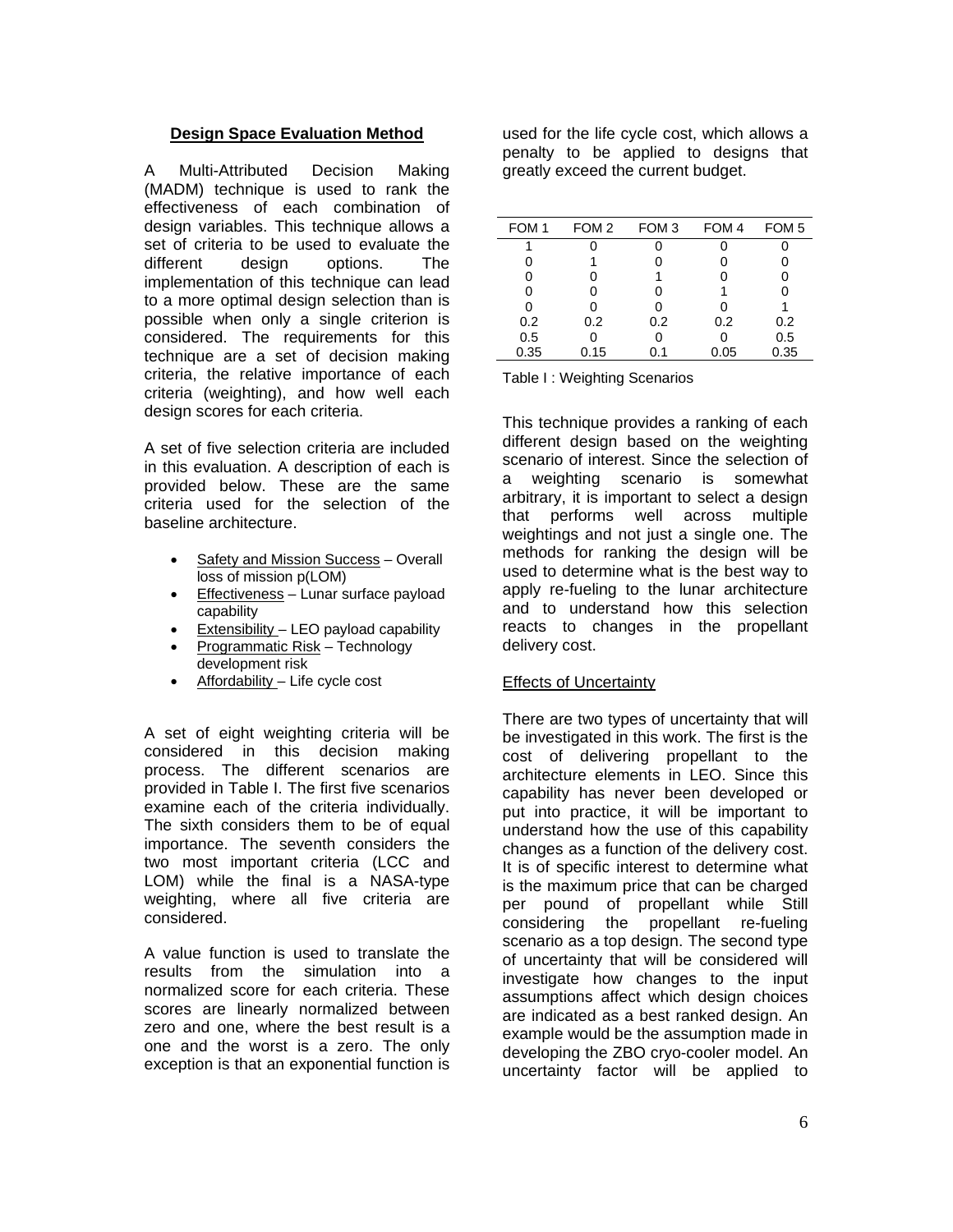important aspects such as the weight, power requirements, and cost to determine the range of these values where cryo-coolers are still considered the best option for the architecture. The smaller this range, the more risk that will be associated with the use of that design aspect.

## **Re-fueling Case Study Results**

The following sections will outline the results obtained during this study. These results will be presented in three sections. The first is a sensitivity study of the output responses to the design variables. This is to provide the designer with an understanding of how each design variable affects the overall architecture. The second section provides a characterization of the top 100 designs and how they change when different weighting scenarios are considered. The final section will specifically look at the top few designs and discuss how propellant re-fueling can best be applied to the architecture and under what conditions it would not be beneficial to the architecture.

#### Design Variable Sensitivity

Understanding which design variables have the most impact is a very useful design tool. The impact of each design variable is measured by the variability seen in the outputs when a two-factor Analysis of Variance (ANOVA) is applied. These results can then be presented in a Paerto Chart where the relative variance of each variable is shown for each output. This allows the designer to understand which of the design variables has the most impact on a specific output variable.

Three example Paerto Charts are provided to illustrate the information obtained in this analysis. The first two charts (Figure 4 and Figure 5) are for the total LCC output and provide a comparison between Case 1 and Case 3. These two figures reveal that the LCC is most affected by the designed LEO stay time. This has the largest effect on the LCC because when the 95 day stay time is chosen, a large amount of margin must be carried to LEO to account for the propellant that will be lost. This increases the size of the launch vehicle that is used to deliver these elements. When the 15 day stay is considered less margin must be carried to LEO, but there is a greater chance that the mission will be scrubbed. This can add large additional cost to the architecture. Around 40% of the variability is associated with this decision. These two cases differ on what is the second most influential factor. For Case 1, which stage performs the LOI maneuver is the second most important criteria since it has the greatest effect on the lunar lander. Case 3, however is more affected by the amount of TLI LOX that is delivered to LEO as it has the highest delivery cost.



**Figure 4: Paerto Chart, Case 1, Life Cycle Cost** 



**Figure 5: Paerto Chart, Case 3, Life Cycle Cost**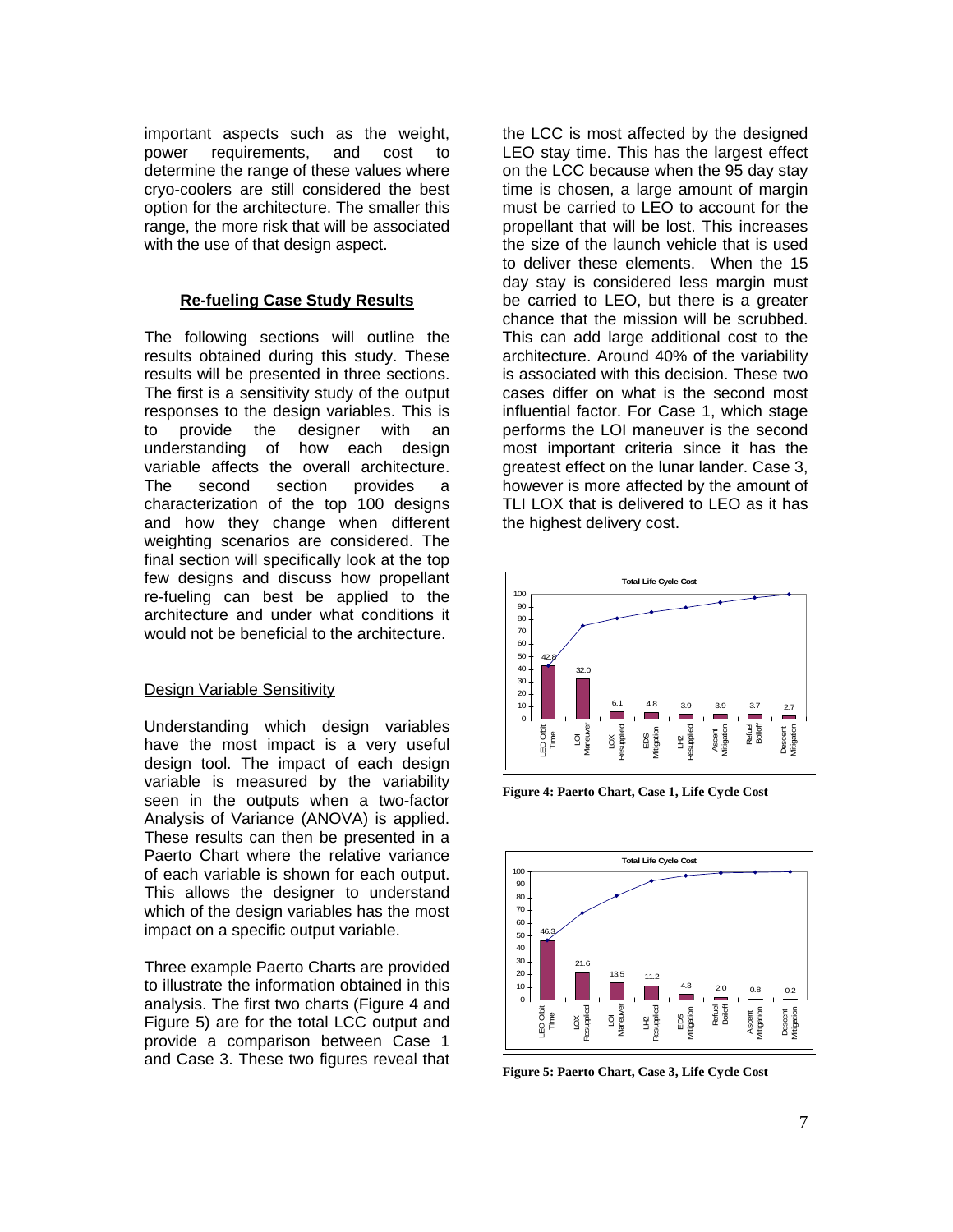

**Figure 6: Paerto Chart, Case 1, \$/lb to Lunar Surface** 

The results in Figure 6 also depict Case 1, but now focus on how the \$/lb of payload delivered to the lunar surface is affected by the input variables. In this case, the stage that performs the LOI maneuver has the largest impact, with over 50% of the variability associated with this factor. This is because much of the Lander's descent stage is designed around being able to perform this maneuver. If this could be eliminated, then the size and cost of the lander can be greatly reduced.

These figures show how the variability in the output variables can be characterized with respect to each of the inputs design variables. This provides the designer with a set of tool that can be used to when a change in a output variable is desired.

#### Top Design Characteristics

By using the results obtained from the MADM process, a ranking of each design could be determined. It was of some interest to understand which values appeared the most in each of the different input variable top designs. The histograms provided in Figure 7, Figure 8, and Figure 9 display the number of times that each value showed up in the top 10, 20 , 50, and 100 designs. This allowed the designer to visualize the design space and determine if a specific choice dominates the top designs or if the ranking was indifferent of the design choice made. Each of these figures contains three weighting scenarios for comparison. The top chart is of equal weighting (0.2,0.2,0.2,0.2,0.2), the middle chart is the NASA scenario (0.35, 0.1,0.1,0.1,0.35) and the bottom chart is a cost and reliability only scenario is (0.5,0,0,0,0.5). It is evident in these charts that the chosen weighting scenario greatly affects the outcome. The information in Figure 7 and Figure 8 is from Case 3 and the information in Figure 9 is from Case 1.

The charts in Figure 7 examine which engine should be designed for the ascent stage of the lunar lander. The LOX/LH2 pump-fed engine is the most common engine selection among all of the weighting scenarios, appearing in 50% of the top 100 deigns. This engine has a higher development risk, but also provides the highest performance and generally provides the lowest lander cost. The high performance of this engine generally outweighs any of the development risks. The Hypergol engine is the second most commonly selected engine. Its performance is the lowest of the designs considered, but it is the simplest and most easily developed. An interesting feature to note is that the pressure-fed and methane engines almost never show up in the best designs when the NASA-type weighting is chosen. The engine selection is likely to be dominated mostly by the risk preference of the decision makers. As risk becomes a more important factor the more likely the decisions will move away from the pump-fed design.

The charts in Figure 8 depict the mitigation method used on the lander and EDS. The results suggest that the mitigation method selected has little effect on the overall design of the architecture. The selection of MLI only appears in slightly more than 50% of the designs regardless of the weighting scenario considered. This suggests that any benefits gained from the use of cryo-coolers are balanced by the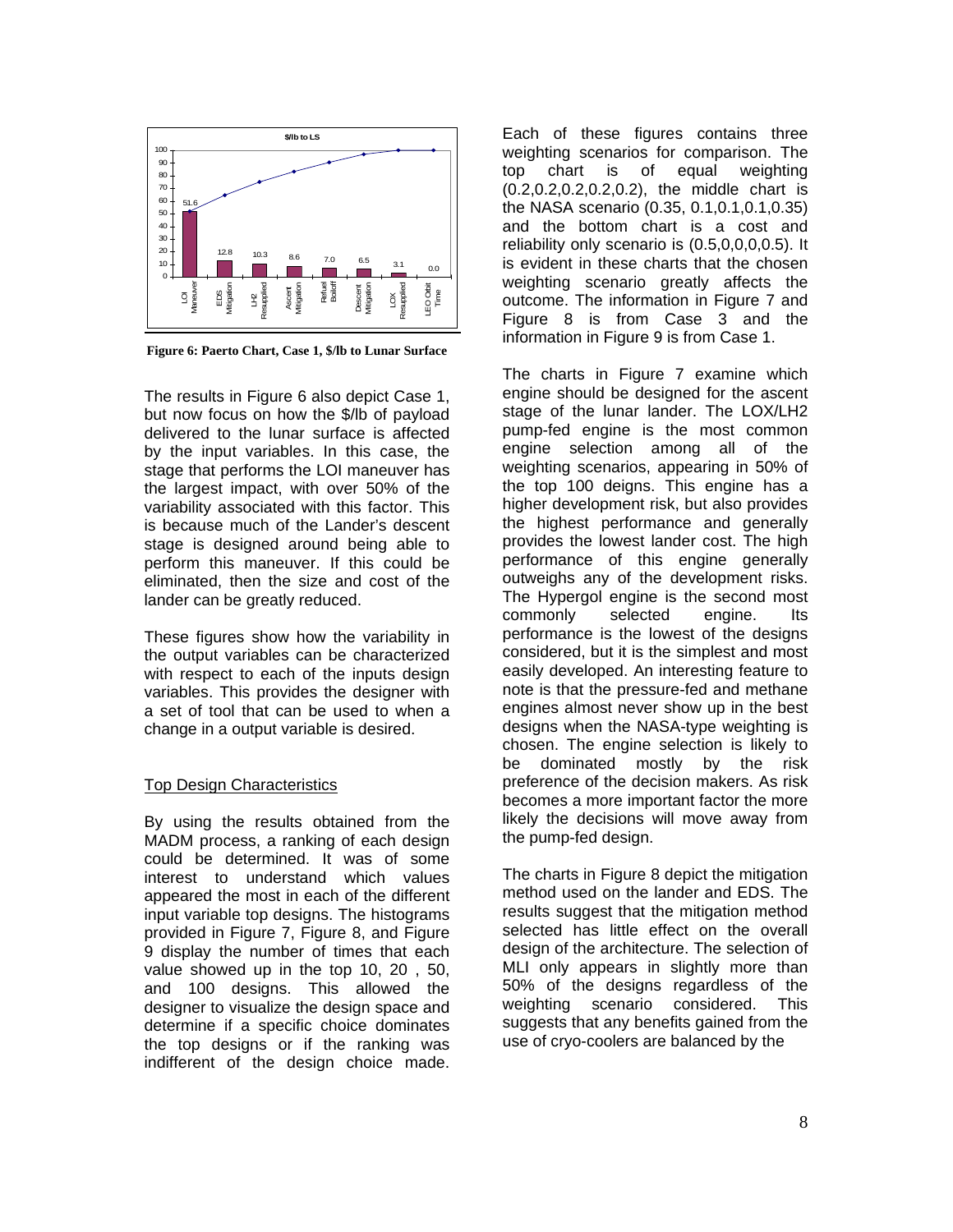

Figure 7: Ascent Propulsion Characterization

additional mass and costs associated with implementation of the system. The MLI is slightly favored because of the lower risk in developing the technology. The campaign only considered a seven day lunar mission; in the case of an extended lunar or Mars missions cryo-coolers may become a more optimal selection.

The information provided in Figure 9 comes from varying the additional propellant burned during the second stage ascent of the CaLV. The greater the amount of propellant burned, the more payload that is delivered to both LEO and the LS. This comes at an increase in architecture cost, however, as additional propellant must be delivered to LEO to refuel the EDS. The results for this case are very dependent on the weighting scenario used. Looking at the cost/reliability scenario (Chart 3), it is evident that increasing the upper stage burn is not desirable. This is because the performance increase is not taken into



Figure 8: Mitigation Method Selected

account, so only the additional cost is included in the decision. In the NASA case, the best design tends to favor some increase in upper stage burn. The top 10 designs tend to prefer less than the maximum increase in propellant, but the rest of the designs are split between increasing the burn by 50,000 lbs and 100,000 lbs. These results show that when all of the FOM are considered, the overall design of the architecture favors the use of propellant re-fueling to increase the payload capability even with a corresponding increase in the LCC. These results assume a propellant delivery rate of \$1,900/lb of propellant. If this price can not be met the use of propellant re-fueling is no longer favored by the architecture. A more detailed examination of the top five design for Case 1 and Case 3 are provided in the next section.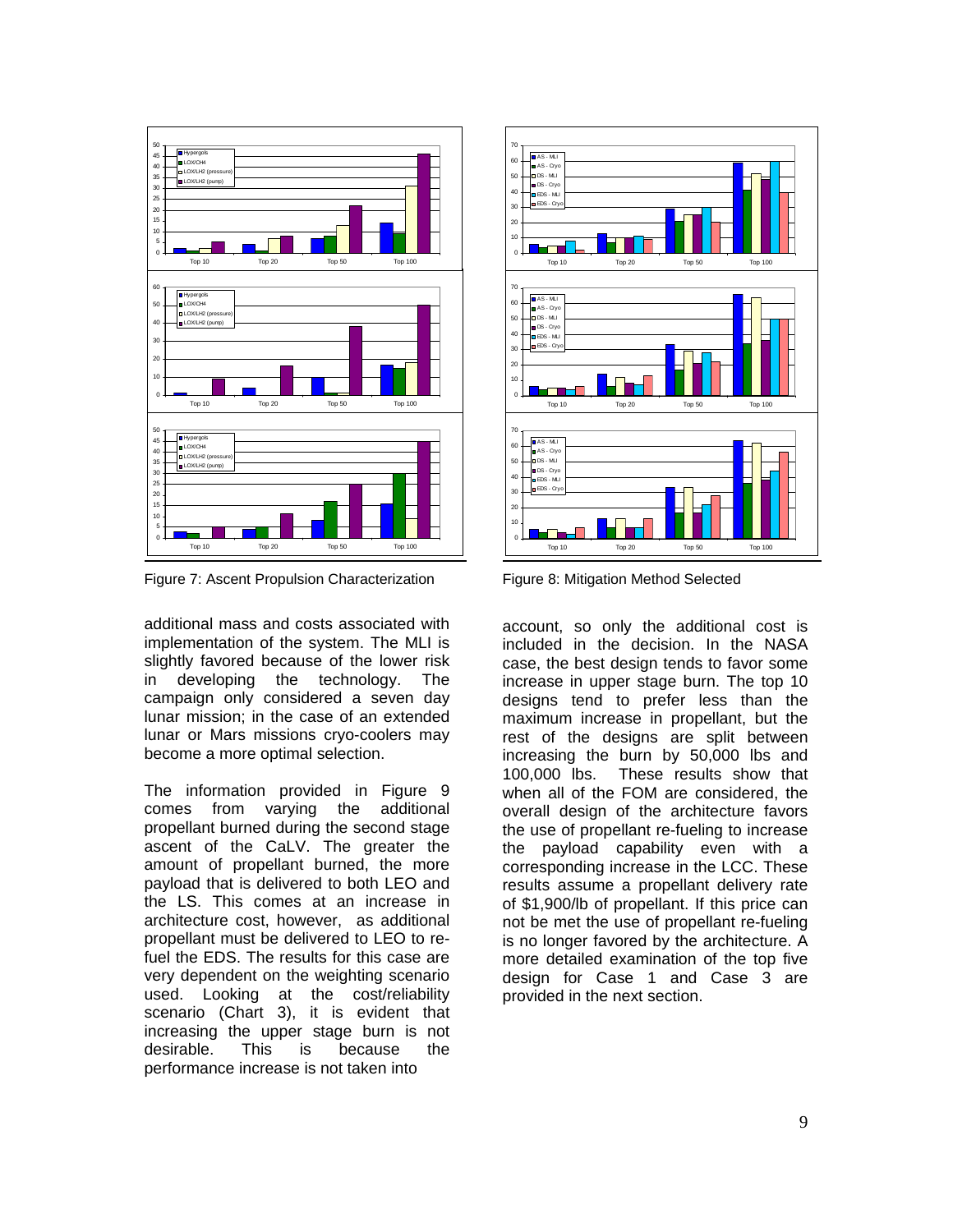

Figure 9: Additional Ascent Propellant

#### Description of Best Designs

The results presented in the previous sections depict the sensitivity of propellant re-fueling to each of the design variables. They aslo illustrate exactly where the best design fell within the design space when different weighting scenarios are considered. This section will discuss how propellant re-fueling is best used within an exploration architecture. Specifically, it will focus on three areas: where re-fueling technologies can best be applied, what is the required cost of propellant delivery to make this concept feasible, and how the optimal design changes as the propellant delivery cost deviates from this value. All of the results presented here will be for the NASA-type weighting scenario outlined above.

The results provided in Figure 10 are for Case 1, where a greater payload capability is achieved through an increase in the upper stage burn. There are four variables that specifically investigate how re-fueling techniques can be applied to the architecture. These variables are the lander re-fueling strategy, re-fueling the LEO boil-off, increasing the EDS capability to include the LOI maneuver, and increasing the CaLV upper stage burn. The choice for each of these variables, along with the other design variables, are provided in Figure 10. These results are ranked based on how well they scored using the value function formulation discussed previously. This technique should be used as a guide to help the decision maker select the best alternative. It, however, is not the only information that should be considered when making the decision. In this case, the top five designs are presented for Case 1 and Case 3. The scores for each of these are close enough that it is difficult to determine that one is better than the others. At first glance, is it evident that the four variables specific to the use of propellant re-fueling are consistent across the top four designs. The variables then switch for the fifth best design. The best case design increases the upper stage burn by an additional 50,000 lbs, increasing the total delivered payload by 7% and increasing the mission payload capability by 70%. The EDS is preferred to perform the LOI maneuver, allowing the lander to decrease in gross weight by up to 30%. Providing re-fueling capabilities to the lander is a less optimal means of improving the payload capability of the architecture. Any payload improvement comes at a lower utility than achieved from an increase in the upper stage burn time and from utilizing the EDS to perform the LOI maneuver. The ability to re-fuel the boil-off lost while the EDS remains in LEO also always shows up in the top four designs. This eliminates the LOM scenario that occurs when the CLV experiences significant delay. This increases the success rate of the architecture and lowers the overall cost. The fifth solution is similar to the baseline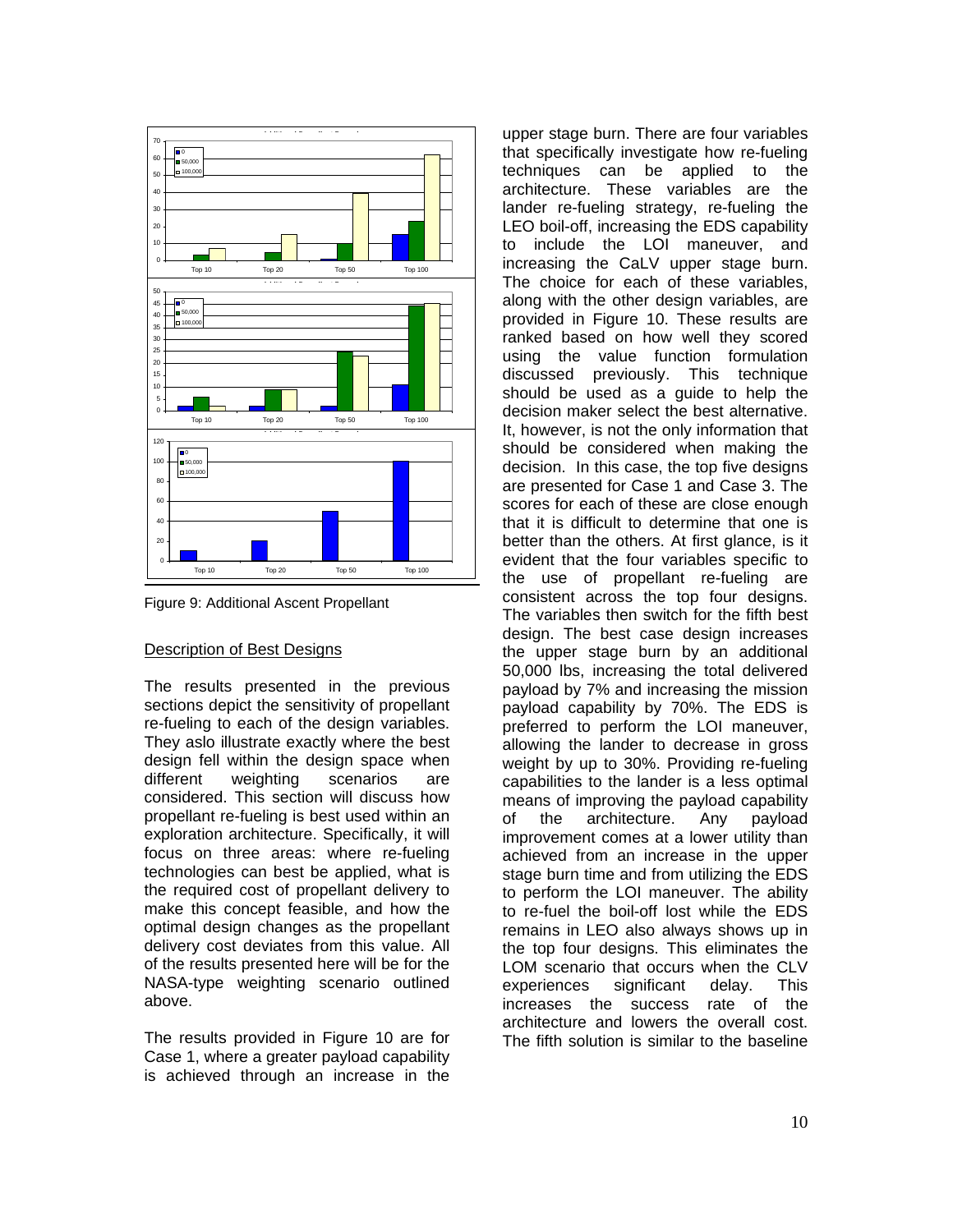design, where no re-fueling techniques are applied.

The results in Figure 11 are for Case 3. In this situation the CaLV is allowed to decrease its size as needed while still maintaining at least the same payload capability to both LEO and the lunar surface. Similar to the results seen in Case 1, the ability to re-fuel the propellant lost while the EDS is in LEO is chosen for four of the top five designs. This again illustrates that the cost of delivering propellant to the architecture is less than the cost of the lost hardware that would occur. This is true for delivery costs that are less than \$1,950/lb; if the price is greater than this, the architecture does not favor this choice. Another similarity is that all of the top designs do not favor the use of re-fueling techniques on the lunar lander, other than re-fueling the propellant boil-off. At the current propellant delivery price the additional LS payload is outweighed by the additional cost to the architecture. At some lower delivery cost, it may become more beneficial to re-fuel at least one stage of the lander. Utilizing the EDS to perform the LOI maneuver is still among the best designs. This change not only results in a smaller lander, but also causes a significant reduction in the overall size of the CaLV. The major difference between these two cases is that in Case 1, the architecture favored burning some of the TLI propellant during ascent and re-fueling it in orbit. In this case, the architecture is not improved by providing this propellant in orbit. The reduction in the size of the vehicle is not enough of an advantage to outweigh the additional cost associated with delivering and storing this quantity of propellant. The architecture also favors the use of MLI on the EDS as any propellant lost will be re-fueled while in LEO and cryo-coolers on the lander since the propellant must be stored for a longer period of time. This is the opposite trend seen in Case 1.

The trends seen in this case may be a result of the case design and the FOM used to evaluate it. The case is designed to keep the LS and LEO payload fixed, and adjusts the size of the vehicle as needed. In some cases, when re-fueling techniques are used, the lunar mission payload capability can remain constant while decreasing the overall capability of the architecture. An example is when the TLI propellant is removed at launch. This decreases the payload that the CaLV has to deliver to LEO, but does not decrease the size of the lander. The ability to complete the lunar mission remains the same, but the extensibility to other missions is greatly reduced because the

| <b>AS Propellant</b>          | <b>AS Mitigation</b> | <b>DS Mitigation</b> | <b>Lander Stage</b><br>Re-fueled | <b>EDS Mitigation</b> | <b>LOE Orbit Time</b> | <b>Boil-off Re-</b><br>fueled | <b>LOI Maneuver</b> | <b>TLI Propellant</b><br><b>Re-fueled</b> |
|-------------------------------|----------------------|----------------------|----------------------------------|-----------------------|-----------------------|-------------------------------|---------------------|-------------------------------------------|
| Hypergols                     | <b>MLI</b>           | MLI                  | None                             | Cryo-cooler           | 15 days               | yes                           | <b>EDS</b>          | 50,000                                    |
| LOX/LH2<br>(pump)             | <b>MLI</b>           | MLI                  | None                             | Cryo-cooler           | 95 days               | yes                           | <b>EDS</b>          | 50,000                                    |
| LOX/LH2<br>(pump)             | Cryo-cooler          | MLI                  | None                             | Cryo-cooler           | 95 days               | yes                           | <b>EDS</b>          | 50,000                                    |
| LOX/LH2<br>(pump)             | <b>MLI</b>           | Cryo-cooler          | None                             | Cryo-cooler           | 95 days               | yes                           | <b>EDS</b>          | 50,000                                    |
| LOX/LH <sub>2</sub><br>(pump) | <b>MLI</b>           | MLI                  | None                             | <b>MLI</b>            | 95 days               | no                            | DS                  | 0                                         |

Figure 10: Top five designs for Case 1 (propellant delivered at \$1,900/lb)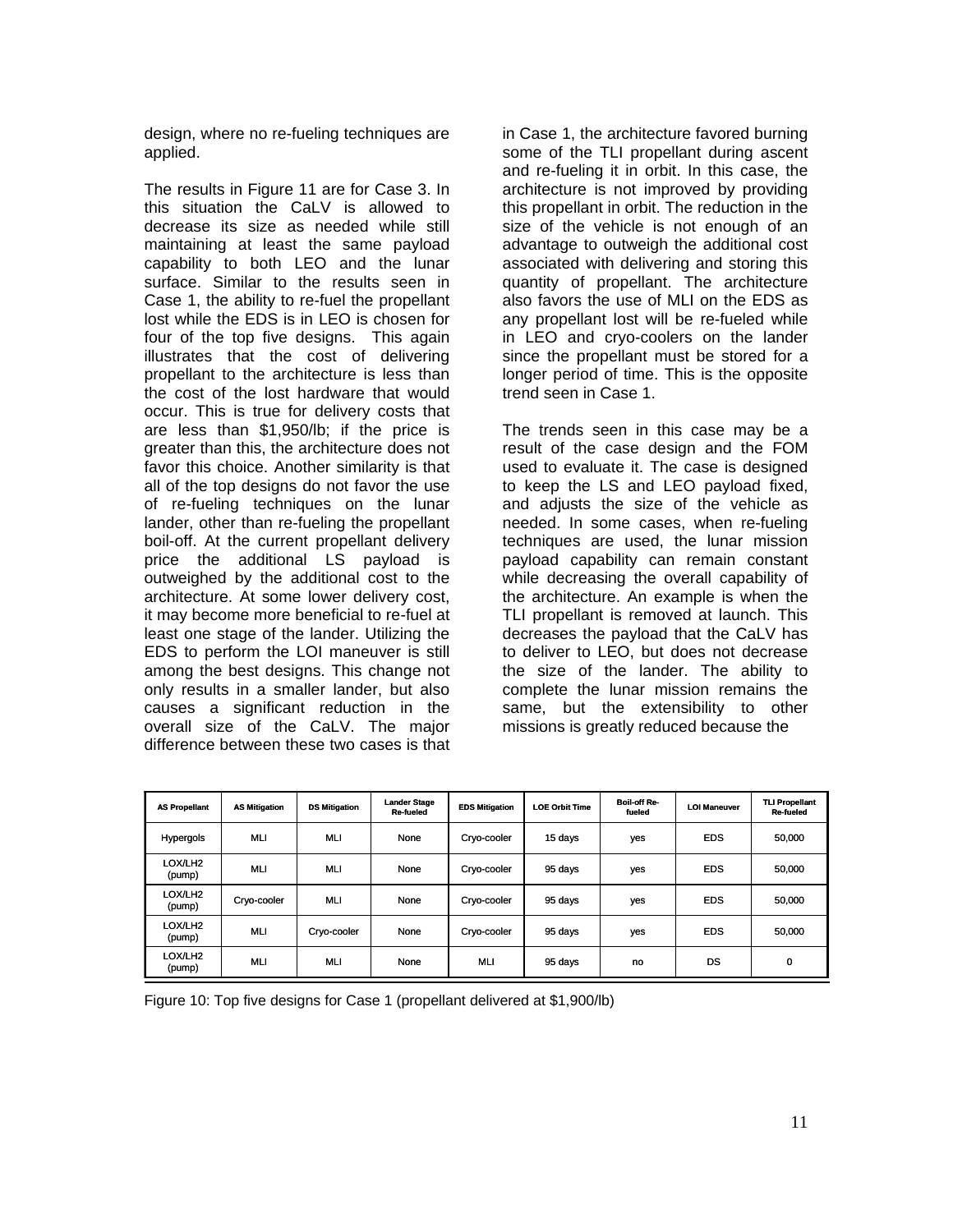| <b>AS Propellant</b>          | <b>AS Mitigation</b> | <b>DS Mitigation</b> | <b>Lander Stage</b><br>Re-fueled | <b>EDS Mitigation</b> | <b>LOE Orbit Time</b> | <b>Boil-off Re-</b><br>fueled | <b>LOI Maneuver</b> | <b>TLI Propellant</b><br><b>Re-fueled</b> |
|-------------------------------|----------------------|----------------------|----------------------------------|-----------------------|-----------------------|-------------------------------|---------------------|-------------------------------------------|
| LOX/LH <sub>2</sub><br>(pump) | Cryo-cooler          | Cryo-cooler          | None                             | <b>MLI</b>            | 15 days               | yes                           | <b>EDS</b>          | 0                                         |
| LOX/LH <sub>2</sub><br>(pump) | Cryo-cooler          | Cryo-cooler          | None                             | <b>MLI</b>            | 15 days               | yes                           | DS                  | 0                                         |
| Hypergols                     | <b>MLI</b>           | Cryo-cooler          | None                             | <b>MLI</b>            | 15 days               | yes                           | DS                  | 0                                         |
| LOX/LH <sub>2</sub><br>(pump) | <b>MLI</b>           | <b>MLI</b>           | None                             | <b>MLI</b>            | 95 days               | no                            | <b>EDS</b>          | 0                                         |
| LOX/LH2<br>(pump)             | <b>MLI</b>           | <b>MLI</b>           | None                             | Cryo-cooler           | 15 days               | yes                           | <b>EDS</b>          | 0                                         |

Figure 11: Top five design for Case 3 (propellant delivered at 1,950/lb)

architecture can deliver less total payload. This forces the selection away from that area of the design space. In fact, no design that reduces the architecture extensibility shows up in the top designs. The use of this case would only be considered when the architecture's extensibility is not an important merit. It would be an interesting tradeoff to see how these results change when a weighting criteria that considers only the mission success, reliability and technology risk is examined.

## **Conclusions**

This paper discusses how propellant refueling techniques can be applied to NASA's current lunar architecture. A design space was established to aid in fully exploring how re-fueling technologies could be applied to the design of the architecture. The design space was evaluated using a MADM technique that considers the same five FOM used in the original ESAS study. A sensitivity study was performed to determine the impact that each design variable has on the design of the architecture. An example set of three variables was discussed. The top set of designs for both Case 1 and Case 3 were presented at the break even propellant delivery cost. This cost is approximately \$1,900/lb of delivered propellant for both cases. The most common use of propellant re-fueling is to provide the propellant lost while the EDS and lander are stationed in LEO. This decreases the overall cost of the architecture and increases the mission success rate. If the delivery of propellant to the architecture elements can achieve this price, then the use of propellant refueling would not be the optimal choice. It is unknown if this price can be realistically achieved. The development of a new low cost delivery system would likely be required to meet this price. It is unlikely that the cost could be achieved utilizing current architecture elements. Additional work is ongoing to determine the sensitivity of this price to the assumptions made in the development of the simulation environment. This will provide insight into the robustness of propellant re-fueling techniques.

## **References**

- 1 Stanley, D., et. al. Exploration Systems Architecture Study Final Report, Summer 2006.
- <sup>2</sup> Wilhite, A., Reeves, D., Stanley, D., Wagner, J., "Evaluating the Impacts of Mass Uncertainty on Future Exploration Architectures," AIAA-2006-7250, AIAA Space 2006 Conference, San Jose, California, 2006
- <sup>3</sup> Smith, R.K., Seventy-Five Years of Inflight Re-fueling: Highlights, 1923-1998,